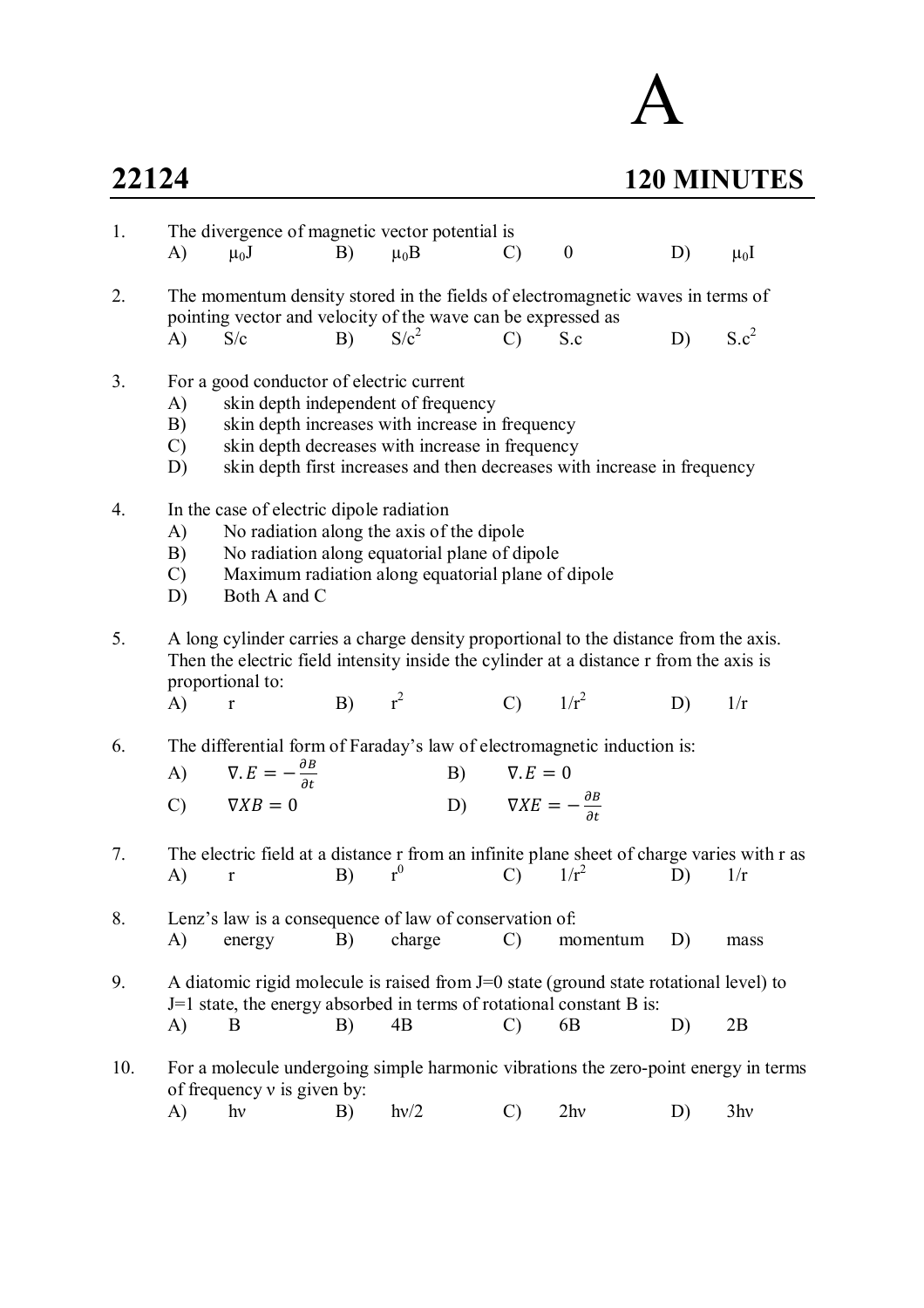| 11. | A)                                                                                                                                                                          | The frequency of oscillation of a hydrogen molecule is about (force constant 480 N/m)<br>$1.2 \times 10^{10}$ Hz                                                                                                                                     |    |                | B)       |               | $1.2 \times 10^{12}$ Hz                 |    |                 |  |
|-----|-----------------------------------------------------------------------------------------------------------------------------------------------------------------------------|------------------------------------------------------------------------------------------------------------------------------------------------------------------------------------------------------------------------------------------------------|----|----------------|----------|---------------|-----------------------------------------|----|-----------------|--|
|     | $\mathcal{C}$                                                                                                                                                               | $1.2 \times 10^{14}$ Hz                                                                                                                                                                                                                              |    |                | D)       |               | $1.2 \times 10^{15}$ Hz                 |    |                 |  |
| 12. | A)<br>B)<br>$\mathcal{C}$<br>D)                                                                                                                                             | When atoms of a rigid diatomic molecule are replaced by its isotope<br>inter bond distance remains same<br>inter bond distance changes<br>electron charge distribution changes<br>mass of the molecule remains same                                  |    |                |          |               |                                         |    |                 |  |
| 13. | A)<br>$\mathcal{C}$                                                                                                                                                         | Water molecule doesn't possess center of symmetry. Then all of its vibrations are:<br>IR active<br>both A and B                                                                                                                                      |    |                | B)<br>D) |               | Raman active<br>neither A nor B         |    |                 |  |
| 14. | A)<br>$\mathcal{C}$                                                                                                                                                         | For a nucleus with both atomic number and mass number even, its total spin is<br>$\Omega$<br>half integer                                                                                                                                            |    |                | B)<br>D) | integer       | Both A and B                            |    |                 |  |
| 15. | A)                                                                                                                                                                          | In ESR the energy transitions occur in ----- region of electromagnetic spectrum<br>microwave                                                                                                                                                         | B) | IR             |          | $\mathcal{C}$ | <b>UV</b>                               | D) | visible         |  |
| 16. |                                                                                                                                                                             | If a graph of the temperature of a body in ${}^{0}C$ versus ${}^{0}F$ is plotted, then the sine of the<br>angle made by the straight line graph with 'F' axis is:                                                                                    |    |                |          |               |                                         |    |                 |  |
|     | $\bf{A}$                                                                                                                                                                    | $5/86$                                                                                                                                                                                                                                               | B) | 5/9            |          |               | C) $9/\sqrt{106}$ D)                    |    | $5/\sqrt{106}$  |  |
| 17. | The isothermal bulk modulus of a perfect gas at atmospheric pressure is:<br>$1.013 \times 10^5$ N/m <sup>2</sup><br>B) $1.985 \times 10^6$ N/m <sup>2</sup><br>$\mathbf{A}$ |                                                                                                                                                                                                                                                      |    |                |          |               |                                         |    |                 |  |
|     | $\mathcal{C}$ )                                                                                                                                                             | $1.418 \times 10^5$ N/m <sup>2</sup>                                                                                                                                                                                                                 |    |                |          |               | D) $7.236 \times 10^4$ N/m <sup>2</sup> |    |                 |  |
| 18. |                                                                                                                                                                             | If a gas has f degrees of freedom, then its ratio of specific heat ( $\gamma = \frac{c_p}{c}$ ) is:                                                                                                                                                  |    |                |          |               |                                         |    |                 |  |
|     | A)                                                                                                                                                                          | $(f+2) / f$                                                                                                                                                                                                                                          | B) | f/2            |          | $\mathcal{C}$ | 2f                                      | D) | $f/(f+2)$       |  |
| 19. | A)                                                                                                                                                                          | Light of wavelength 4000 Å is incident on a photosensitive metal plate whose work<br>function is 2.1 eV. The maximum kinetic energy of the emitted photo electron is:<br>$2 \text{ eV}$                                                              | B) | $1 \text{ eV}$ |          | $\mathcal{C}$ | $1.5 \text{ eV}$                        | D) | $10 \text{ eV}$ |  |
| 20. |                                                                                                                                                                             | If the transmitted power in radar is increased by a factor of 16, then the maximum<br>range will be increased by a factor of                                                                                                                         |    |                |          |               |                                         |    |                 |  |
|     | A)                                                                                                                                                                          | 4                                                                                                                                                                                                                                                    | B) | 8              |          | $\mathcal{C}$ | $\overline{2}$                          | D) | 16              |  |
| 21. |                                                                                                                                                                             | A 9 V stabilized voltage is required to play a car stereo ( $RL$ = 450 $\Omega$ ) using a 12 V car<br>battery. If a Zener diode with $V_Z = 9$ V and $P_{max} = 0.27$ W is used as voltage<br>regulator, the value of series resistance required is: |    |                |          |               |                                         |    |                 |  |
|     | A)                                                                                                                                                                          | $40 \Omega$                                                                                                                                                                                                                                          | B) | $60\ \Omega$   |          | $\mathcal{C}$ | $80\ \Omega$                            | D) | $30 \Omega$     |  |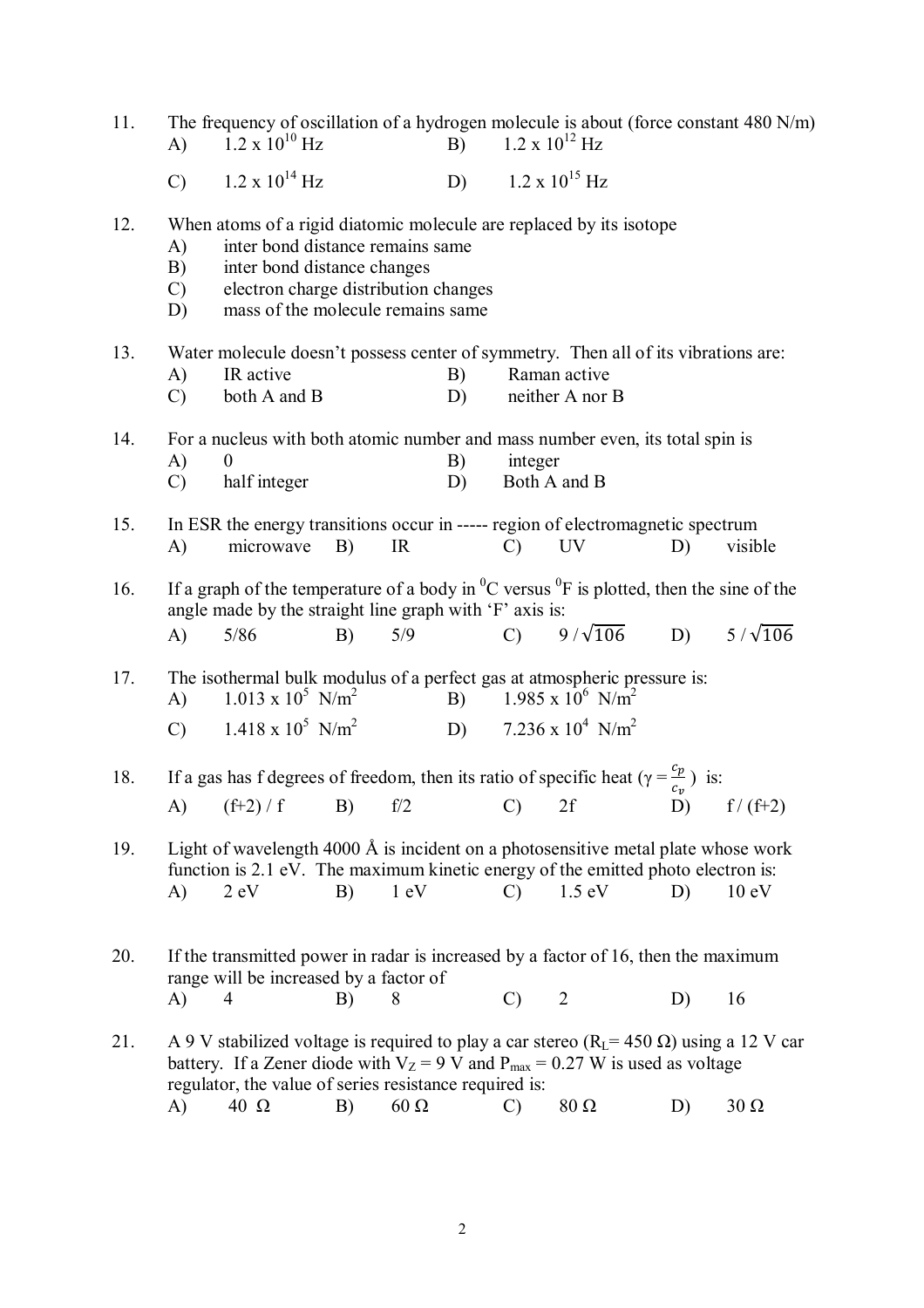- 22. The maximum efficiency of a solar cell fabricated using silicon is A) 22 % B) 40.6 % C) 81.2 % D) 78 %
- 23. A common source FET amplifier has a load resistance,  $R<sub>L</sub> = 700$  k $\Omega$ . If the ac drain resistance and amplification factor of the FET are 100 kΩ and 24 respectively, then the voltage gain of the amplifier will be: A) 10 B) 20 C) 30 D) 15
- 24. If a large number of bullets are fired in all possible directions with the same speed u, then the maximum area on the ground on which these bullets will spread is:

A) 
$$
\frac{\pi u^4}{2g}
$$
 \tB)  $\frac{\pi u^2}{g}$  \tC)  $\frac{\pi u^4}{g^2}$  \tD)  $\frac{\pi^2 u^2}{g^2}$ 

25. The change in internal energy of a system when it absorbs 5 kcal of heat energy and at the same time does 1000 J of work is: A) 4000 J B) 2000 J C) 20000 J D) 40000 J

26. A particle of mass m is fired vertically upward with a speed  $v_0$ . Maximum height attained will be (R- radius of earth, g - acceleration due to gravity)

A) 
$$
\frac{R^2}{R-(\frac{v_0^2}{2g})}-R
$$
 \tB)  $\frac{R^2}{R-(\frac{v_0^2}{g})}-R$  \tC)  $\frac{R^2}{2R-(\frac{v_0^2}{2g})}-R$  \tC)  $\frac{3R^2}{R-(\frac{v_0^2}{2g})}-R$ 

27. In the following system, all the masses are initially held to be at rest. When released, what should be the value of  $m_3$  so that  $m_1$  does not move. (Assume that pulleys are friction less)



28. A disc of mass M and radius R rotates about an axis inclined  $45^{\circ}$  to normal to the plane. Its moment of inertia is...

A) 
$$
\frac{4MR^2}{5}
$$
 B)  $\frac{3MR^2}{8}$  C)  $\frac{4MR^2}{2\sqrt{2}}$  D)  $\frac{MR^2}{4\sqrt{2}}$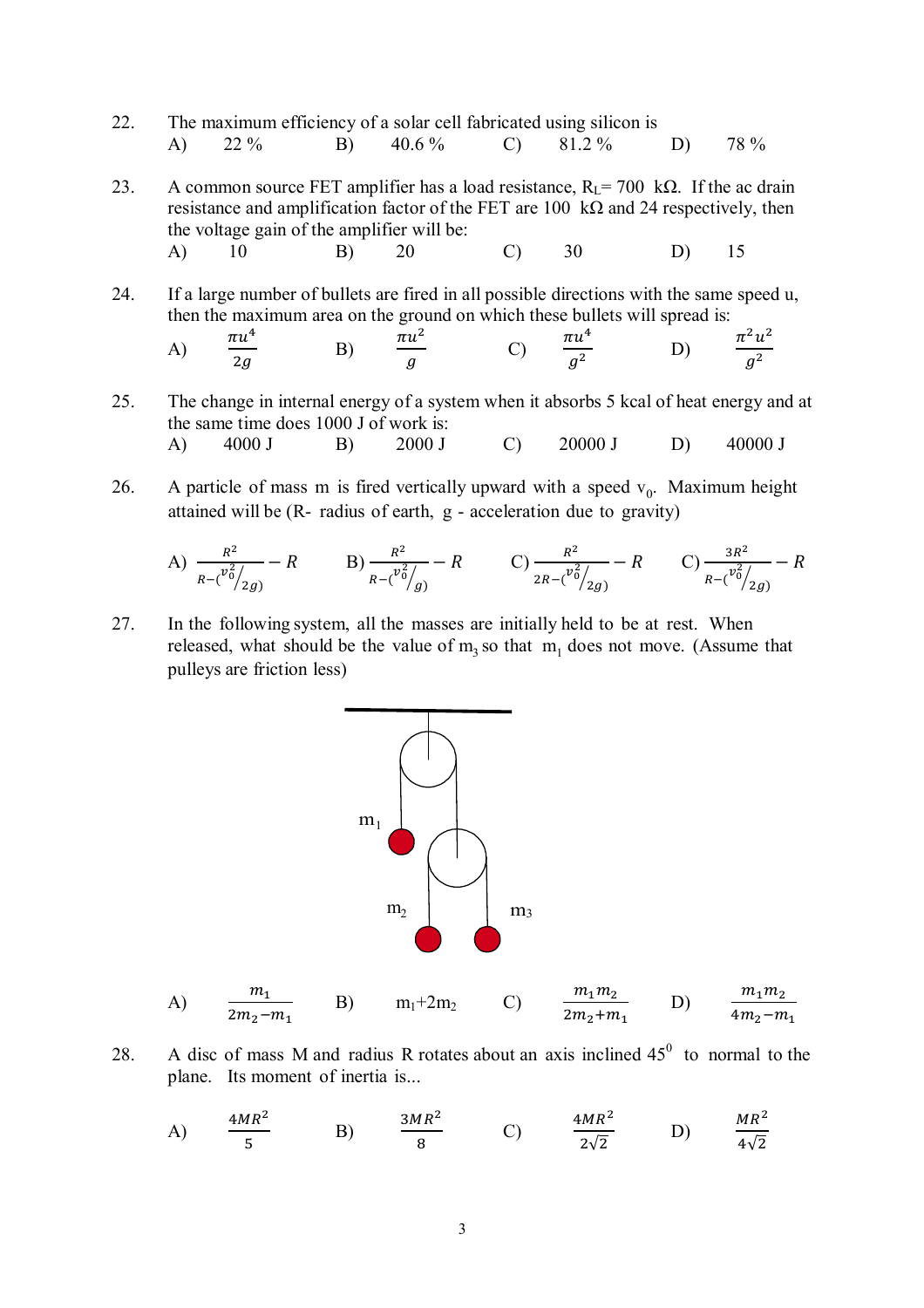29. If A, B, C are any three dynamical variables and [ ] represents the Poisson Bracket, then  $[A, [B, C]] + [B, [C, A]] = ...$ 

A)  $[[A, B], C]$  B)  $[A + B, -C]$ <br>C) 2  $(AB - BC + CA)$  D)  $[C, [A, B]]$  $C)$  2 (AB – BC + CA)

30. Alpha particle of energy 10 MeV gets elastically scattered at angle 90<sup>0</sup> from a  $^{91}_{40}Zr$ target. Impact parameter will be approximately ...  $(1 \text{fm} = 10^{-15} \text{m})$ 

A) 2.45fm B) 12.4 fm C) 5.76 fm D) 0.25 fm

- 31. Residual resistivity is due to:
	- A) scattering by impurities
	- B) scattering by phonons
	- C) scattering by lattice vibrations
	- D) both A and B

32. Which of the following is true of Hall constant?

- A) Directly proportional to electron concentration
- B) Inversely proportional to electron concentration
- C) Sign independent of sign of charge carriers
- D) Independent of magnitude of charge of charge carriers
- 33. Which of the following is **not** a property of Bloch function?
	- A) it has the form of a travelling plane wave
	- B) it has an associated momentum hk/ $2\pi$
	- C) it is delocalized throughout a solid
	- D) it is localized around any particular atom
- 34. The paramagnetic susceptibility depends on temperature as:<br>A)  $T^0$  B)  $T^1$  C)  $T^{-1}$  $A)$   $T^0$ B) T C)  $T^{-1}$  D)  $T^{-2}$
- 

 $T^2$ 

- 35. Which of the following is the characteristic property of an ideal Op-Amp
	- A) Infinite voltage gain and zero input impedance
	- B) Finite voltage gain and zero output impedance
	- C) Infinite voltage gain and zero output impedance
	- D) Zero input impedance and infinite output impedance
- 36. For a tuned collector oscillator, the resonant frequency is 5 MHz. If the value of capacitance is increased by 21 %, then the new resonant frequency becomes: A) 23.8 MHz B) 4.5 MHz C) 4.1 MHz D) 1.1 MHz
- 37. The de Broglie wavelength of an electron accelerated through a potential difference of 10 kV is: A) 1.23 Å B) 1.23 nm C) 0.123 Å D) 0.123 nm
- 38. For the Hamiltonian operator H and co-ordinate operator x, the value of [x, [x,H]] equals:

A) iħ B) mħ 2 C)  $-i\hbar$  D)  $-\hbar$  $^{2}/\text{m}$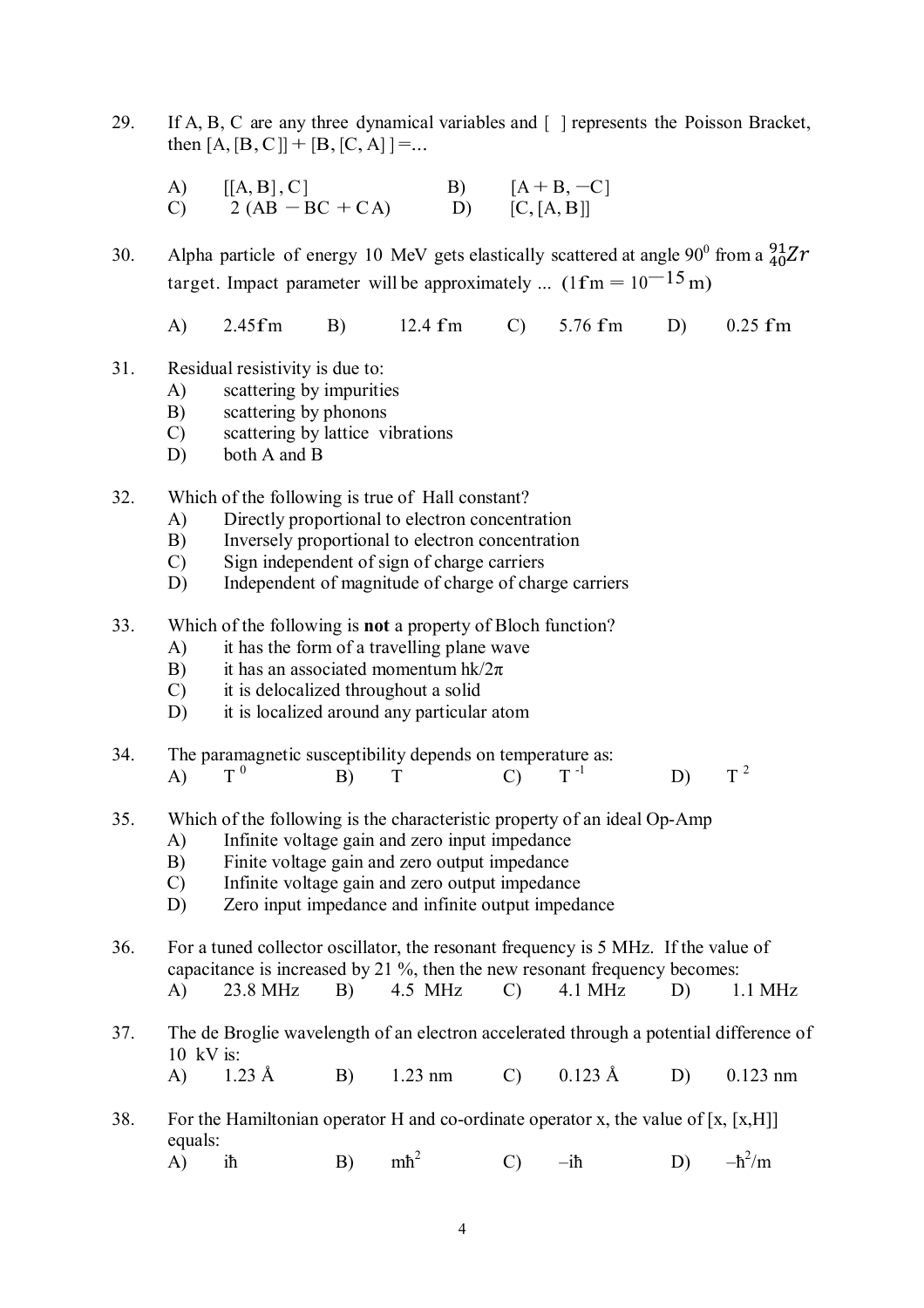39. For a particle in one dimensional potential well of width a, the allowed energy and eigen functions are respectively:

A) 
$$
\frac{n^2h^2}{2ma^2}
$$
 and  $\sqrt{\frac{a}{2}}\sin(\frac{n\pi}{a}x)$  B)  $\frac{n^2h^2}{8ma^2}$  and  $\sqrt{\frac{a}{a}}\sin(\frac{n\pi}{a}x)$   
\nC)  $\frac{n^2h^2\pi^2}{8ma^2}$  and  $\sqrt{\frac{a}{2}}\sin(\frac{a\pi}{n}x)$  D)  $\frac{n^2h}{8ma}$  and  $\sqrt{\frac{2}{a}}\sin(\frac{n\pi}{a}x)$ 

40. The non-existence of the electron in the nucleus can be substantiated using:

A) Pauli's exclusion principle B) Heisenberg's uncertainty principle

- C) Correspondence principle D) Thomas-Fermi model
- 41. An object moves in a circle with a relativistic speed 0.6c emits a radiation of  $12 \times 10^{11}$  H z. A detector placed at center of circle measures the frequency as ...
	- A)  $11.4 \times 10^{11}$  H z B)  $16.8 \times 10^{11}$  H z<br>C)  $12 \times 10^{11}$  H z B)  $9.6 \times 10^{11}$  H z C)  $12 \times 10^{11}$  H z D)  $9.6 \times 10^{11}$  H z
- 42. In a hypothetical experiment, if the speed of a rod approaches speed of light, then its length changes to:
	- A) Infinite B) Double the original length
	- C) Half its original length D) Zero

43. A particle of kinetic energy T moves in (r -  $\Theta$ ) plane under a potential  $=\frac{-k}{n}$  $\frac{n}{r}$ . If P<sub>r</sub> and  $P_{\Theta}$  represent conjugate momenta corresponding to the two coordinates, then  $(\oint P_r dr + \oint P_{\Theta} d\Theta) =$ 

- A)  $\frac{1}{2}$  $\frac{1}{3}\oint (T-2V)dt$  B)  $2 \oint Tdt$ 
	- $C) \frac{1}{2}$  $\overline{\mathbf{c}}$  $\oint V dt$  D)  $\frac{1}{2}$  $\frac{1}{2}\oint(T+V)dt$
- 44. Which of the following is true about crystal defects?
	- A) Vacancies and interstitials are responsible for the observed electrical conductivity of ionic crystals
	- B) Vacancies and interstitials alter the optical properties of ionic crystals
	- C) Dislocations are essential in explaining the observed strength of real crystals
	- D) All the above.
- 45. Given the generating function,  $F(q, Q) = \sum_{k=1}^{n} q_k Q_k$ , then Hamiltonian  $H(q_k, p_k) =$ 
	- A)  $H(-P_k, Q_k)$ (b) B)  $H(P_k, Q_k)$
	- C)  $H(P_k, -Q_k)$ ) D) H (−P<sub>k</sub>, −Q<sub>k</sub>)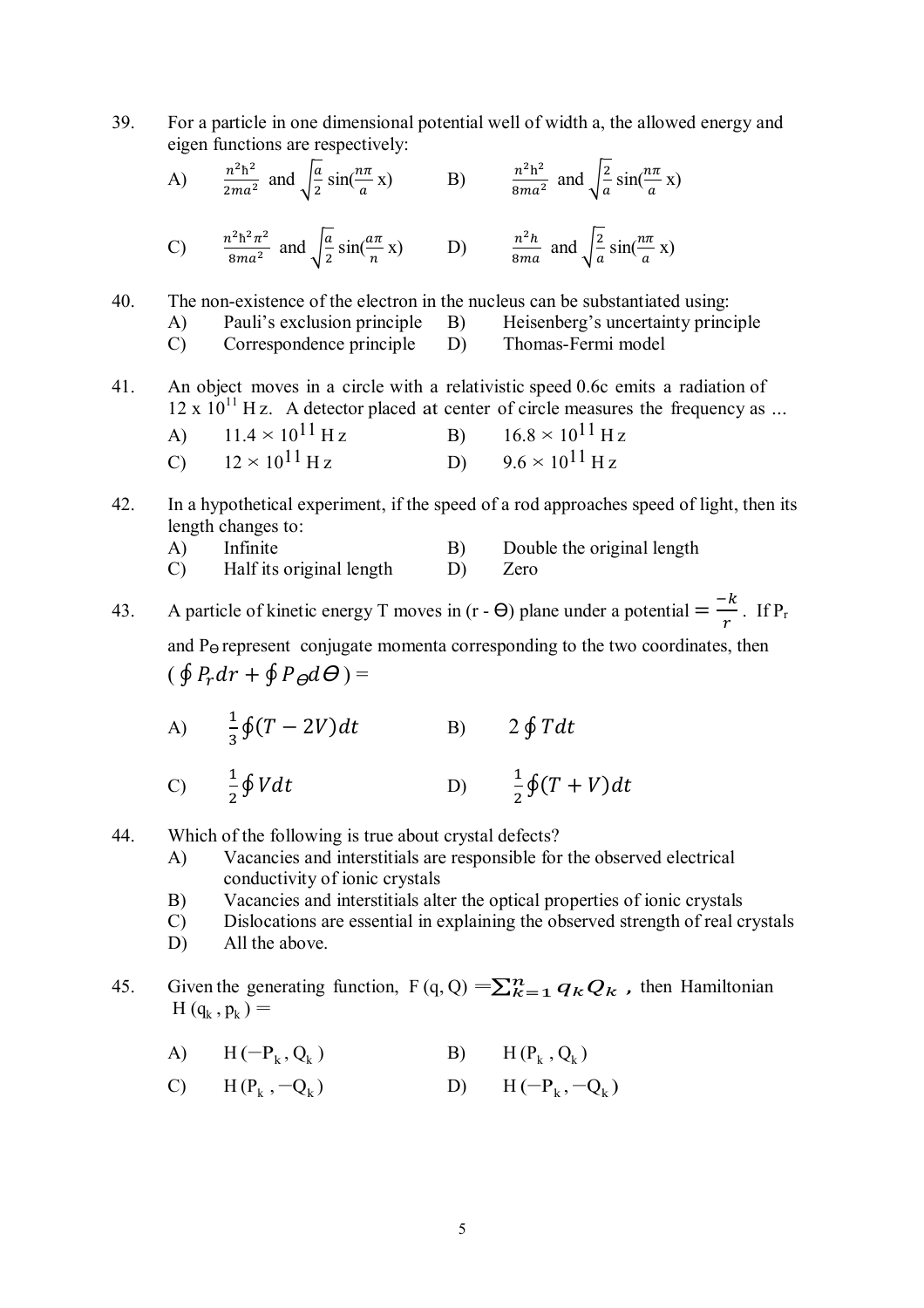46. Equations of motion in terms of action-angle variables  $(J, \theta)$  will be:  $(H - Hamiltonian, t - time)$ 

A) 
$$
\frac{\partial J}{\partial t} = -\frac{\partial H}{\partial \theta}, \quad \frac{\partial \Theta}{\partial t} = -\frac{\partial H}{\partial J}
$$
 B)  $\frac{\partial J}{\partial t} = -\frac{\partial H}{\partial \theta}, \quad \frac{\partial \Theta}{\partial t} = \frac{\partial H}{\partial J}$   
\nC)  $\frac{\partial J}{\partial t} = \frac{\partial H}{\partial \theta'}, \quad \frac{\partial \Theta}{\partial t} = -\frac{\partial H}{\partial J}$  D)  $\frac{\partial J}{\partial t} = \frac{\partial H}{\partial J}, \quad \frac{\partial \Theta}{\partial t} = \frac{\partial H}{\partial J}$ 

47. Hamilton Jacobi equation for a free particle moving along x axis and having action  $S(x, t)$  is:

A) 
$$
\frac{\partial s}{\partial t} = -\frac{1}{2m} \left( \frac{\partial s}{\partial x} \right)^2
$$
 B)  $\frac{\partial s}{\partial t} = \frac{1}{2m} \frac{\partial^2 s}{\partial x^2} + \frac{1}{2m} \left( \frac{\partial s}{\partial x} \right)^2$ 

C)  $\frac{\partial S}{\partial t} = \frac{1}{2n}$  $2m$  $\partial^2 S$  $\frac{\partial^2 S}{\partial x^2} - \frac{1}{2n}$  $rac{1}{2m} \left( \frac{\partial S}{\partial x} \right)^2$  D)  $\frac{\partial S}{\partial t} = \frac{1}{2m}$  $rac{1}{2m}(\frac{\partial S}{\partial x})^2$ 

- 48. A particle follows a trajectory given by the equation,  $(x + xy)\frac{dy}{dx} + y = 0$ . If  $y(1)=1$ , then
- A)  $xy = e^{-y}$  B)  $xy^2/3 = e^y$  C)  $xy = e^{1-y}$  D)  $xy = e^{y+1}$

49. 
$$
\int_{-\infty}^{\infty} x^2 \, \delta(2x-3) dx = \dots
$$

A) 9/8 B) ∞ C) 26/3 D) 0

50. If 
$$
\dot{\Psi} = \frac{d\Psi}{dt}
$$
 and  $\dot{x} = \frac{dx}{dt}$ , then  $\frac{\partial \dot{\Psi}}{\partial \dot{x}} = \dots$ 

A) 
$$
\frac{\partial^2 \Psi}{\partial x^2}
$$
 B)  $\frac{\partial \Psi}{\partial x}$  C)  $\frac{\Psi}{\dot{x}}$  D)  $\frac{d\Psi}{dx}$ 

- 51. For crystals like graphite and boron nitride, the specific heat capacity  $C_v$  at low temperature is proportional to:<br>A)  $T^3$  B) 1  $A)$  $\text{B)}$  T C)  $T^2$  $D)$  $T^0$
- 52. The probability of finding an electron with energy equal to the Fermi energy in a metal at any temperature T is: A) 1 B)  $1/2$  C) 0 D)  $\frac{1}{\exp(\frac{\Delta E}{kT}) - 1}$

53. The ratio of rms speed to most probable speed for a gas is  
\n(A) 
$$
\sqrt{2}:\sqrt{3}
$$
 B)  $2\sqrt{2}:\sqrt{3}$  C)  $\sqrt{3}:\sqrt{2}$  D)  $\sqrt{3}:2\sqrt{2}$ 

54. If the entropy of a thermodynamic system is represented as a function of temperature T and volume V, then the thermodynamical relation expressing TdS equation is:

A) 
$$
TdS = C_p dT + T \left(\frac{\partial S}{\partial V}\right)_T
$$
 B)  $TdS = C_v dT - T \left(\frac{\partial P}{\partial T}\right)_V dV$   
\nC)  $TdS = C_v dT + T \left(\frac{\partial P}{\partial T}\right)_V dV$  D)  $TdS = C_p dT - T \left(\frac{\partial P}{\partial T}\right)_V dV$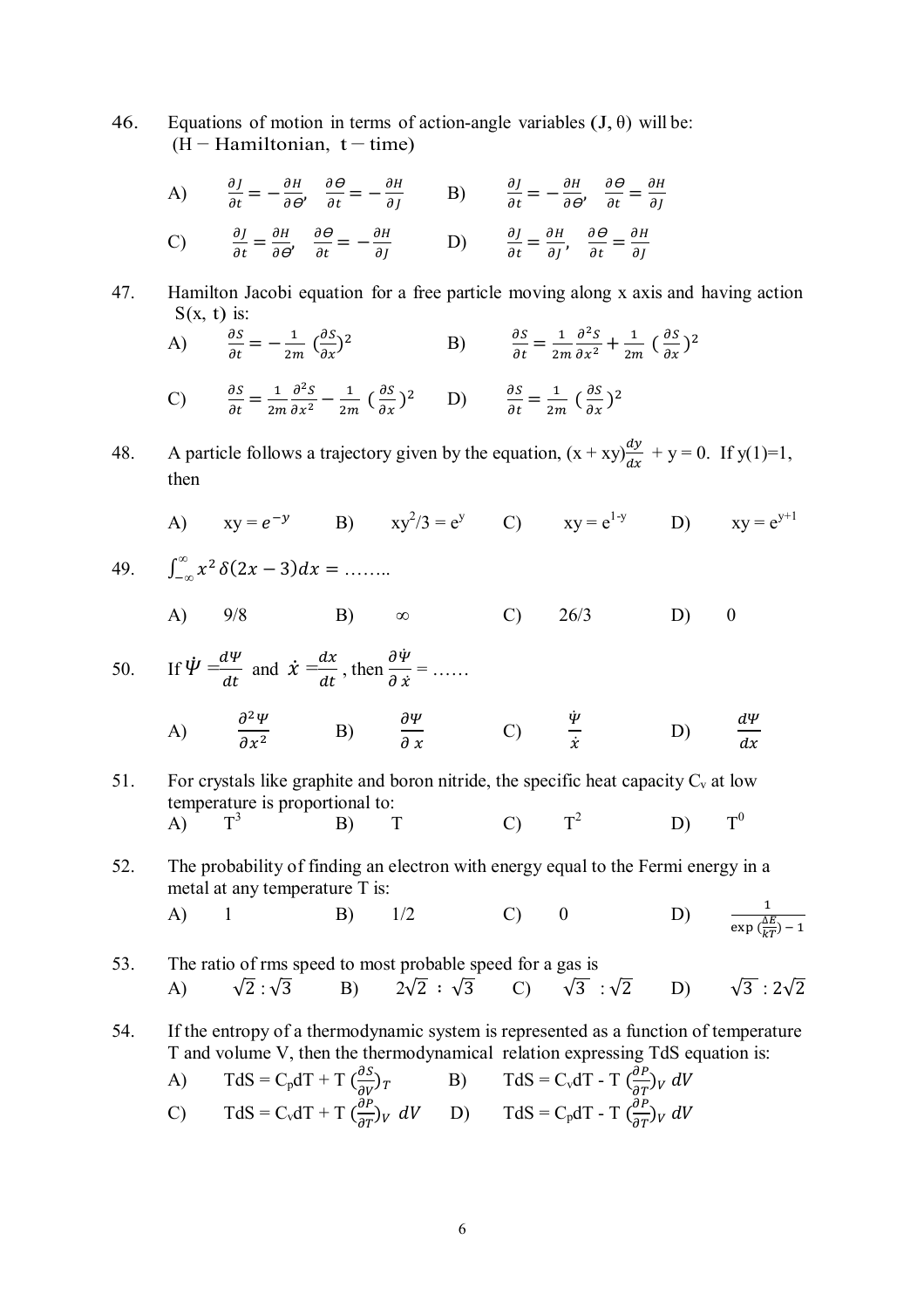| 55. | In a CE configuration, the pd across 10 k $\Omega$ collecter resistance is 10 V. If the current<br>gain of the transistor $\alpha = 0.98$ , then the base current is                                                                           |                                                                                                                                                                                                                            |    |          |  |               |                                                              |                                                                                                                                                                                                                                                                                                                                                                                                                                                                                                                                                                                                                                                                                            |                            |  |
|-----|------------------------------------------------------------------------------------------------------------------------------------------------------------------------------------------------------------------------------------------------|----------------------------------------------------------------------------------------------------------------------------------------------------------------------------------------------------------------------------|----|----------|--|---------------|--------------------------------------------------------------|--------------------------------------------------------------------------------------------------------------------------------------------------------------------------------------------------------------------------------------------------------------------------------------------------------------------------------------------------------------------------------------------------------------------------------------------------------------------------------------------------------------------------------------------------------------------------------------------------------------------------------------------------------------------------------------------|----------------------------|--|
|     | A)                                                                                                                                                                                                                                             | $20.4 \text{ mA}$                                                                                                                                                                                                          | B) |          |  |               | $0.0204 \mu A$ C) $0.0204 A$                                 | D)                                                                                                                                                                                                                                                                                                                                                                                                                                                                                                                                                                                                                                                                                         | $20.4 \mu A$               |  |
| 56. | A sample of pure Ge crystal has a hole density of $10^{14}$ cm <sup>-3</sup> at room temperature.<br>When it is doped with bismuth, the hole density falls to $10^{13}$ cm <sup>-3</sup> . Now the electron<br>density of doped Ge crystal is: |                                                                                                                                                                                                                            |    |          |  |               |                                                              |                                                                                                                                                                                                                                                                                                                                                                                                                                                                                                                                                                                                                                                                                            |                            |  |
|     | A)                                                                                                                                                                                                                                             | $10^{15}$ cm <sup>-3</sup> B) $10^{16}$ cm <sup>-3</sup> C) $10^{14}$ cm <sup>-3</sup>                                                                                                                                     |    |          |  |               |                                                              | D)                                                                                                                                                                                                                                                                                                                                                                                                                                                                                                                                                                                                                                                                                         | $10^{12}$ cm <sup>-3</sup> |  |
| 57. | A)                                                                                                                                                                                                                                             | A piece of red glass when heated to red hot will appear to be:<br>Red                                                                                                                                                      | B) | Green    |  | $\mathcal{C}$ | Invisible                                                    | D)                                                                                                                                                                                                                                                                                                                                                                                                                                                                                                                                                                                                                                                                                         | white                      |  |
| 58. | The relative probability between two different energy states having energy difference<br>4.83 x $10^{-21}$ J at temperature 175 K is:                                                                                                          |                                                                                                                                                                                                                            |    |          |  |               |                                                              |                                                                                                                                                                                                                                                                                                                                                                                                                                                                                                                                                                                                                                                                                            |                            |  |
|     | A)                                                                                                                                                                                                                                             | $e^2$                                                                                                                                                                                                                      | B) | $e^{-2}$ |  | $C)$ $e^{-1}$ |                                                              | D)                                                                                                                                                                                                                                                                                                                                                                                                                                                                                                                                                                                                                                                                                         | $\mathbf e$                |  |
| 59. | For two systems in thermal contact with a heat reservoir, the property central to the<br>use of canonical ensemble is $(\rho$ being probability density)<br>A)<br>$\rho = \rho_1 + \rho_2$<br>B)                                               |                                                                                                                                                                                                                            |    |          |  |               | $\rho = \rho_1 \rho_2$                                       |                                                                                                                                                                                                                                                                                                                                                                                                                                                                                                                                                                                                                                                                                            |                            |  |
|     | C) $\log \rho = \log \rho_1 - \log \rho_2$ D) $\log \rho = \log \rho_1 + \log \rho_2$                                                                                                                                                          |                                                                                                                                                                                                                            |    |          |  |               |                                                              | The Fermi energy for sodium is 3.1 eV. Then its Fermi temperature is:<br>$3.6 \times 10^3$ K<br>$2.3 \times 10^4$ K B) $3.6 \times 10^4$ K C) $2.3 \times 10^{23}$ K D)<br>The temperature at which an intrinsic semiconductor behaves like insulator is<br>6000 K<br>D)<br>1.08 V<br>D)<br>D)<br>8<br>Let $J_1(x)$ be the bessel function of first order, then its Laplace transform, $F(t)$ , is<br>A) $\frac{t}{\sqrt{1+t^2}}$ B) $\frac{\sqrt{1+t^2}-t}{\sqrt{1+t^2}}$ C) $\frac{t-\sqrt{2+t^2}}{2\sqrt{3+t^2}}$ D) $\frac{\sqrt{2t}}{1-t}$<br>Let $J_n(x)$ is the n <sup>th</sup> order Bessel function, then $\frac{d}{dx}\left(J_4(x)\left(x^4+\frac{1}{x^4}\right)\right) = \dots$ |                            |  |
| 60. | A)                                                                                                                                                                                                                                             |                                                                                                                                                                                                                            |    |          |  |               |                                                              |                                                                                                                                                                                                                                                                                                                                                                                                                                                                                                                                                                                                                                                                                            |                            |  |
| 61. | $\bf{A}$                                                                                                                                                                                                                                       | $0^{\circ}C$                                                                                                                                                                                                               | B) | 300 K    |  | $\mathcal{C}$ | 0 K                                                          |                                                                                                                                                                                                                                                                                                                                                                                                                                                                                                                                                                                                                                                                                            |                            |  |
| 62. | A)                                                                                                                                                                                                                                             | In a step-up transformer, the turn ratio is 1:5. If a Daniel cell of emf 1.08 V is<br>connected across its primary, then the voltage across the secondary is:<br>0.216 V<br>B)<br>0 <sub>V</sub><br>$\mathcal{C}$<br>5.4 V |    |          |  |               |                                                              |                                                                                                                                                                                                                                                                                                                                                                                                                                                                                                                                                                                                                                                                                            |                            |  |
| 63. | A (2x2) matrix M has eigen values $exp(i\pi/6)$ and $exp(i\pi/5)$ . Smallest value of n such<br>$M^n = I$ is  (I is the unit matrix)<br>that                                                                                                   |                                                                                                                                                                                                                            |    |          |  |               |                                                              |                                                                                                                                                                                                                                                                                                                                                                                                                                                                                                                                                                                                                                                                                            |                            |  |
|     | $\mathbf{A}$                                                                                                                                                                                                                                   | 10                                                                                                                                                                                                                         | B) | 3        |  | $\mathcal{C}$ | 60                                                           |                                                                                                                                                                                                                                                                                                                                                                                                                                                                                                                                                                                                                                                                                            |                            |  |
| 64. |                                                                                                                                                                                                                                                |                                                                                                                                                                                                                            |    |          |  |               |                                                              |                                                                                                                                                                                                                                                                                                                                                                                                                                                                                                                                                                                                                                                                                            |                            |  |
|     |                                                                                                                                                                                                                                                |                                                                                                                                                                                                                            |    |          |  |               |                                                              |                                                                                                                                                                                                                                                                                                                                                                                                                                                                                                                                                                                                                                                                                            |                            |  |
| 65. |                                                                                                                                                                                                                                                |                                                                                                                                                                                                                            |    |          |  |               |                                                              |                                                                                                                                                                                                                                                                                                                                                                                                                                                                                                                                                                                                                                                                                            |                            |  |
|     |                                                                                                                                                                                                                                                | A) $\left(x^4 - \frac{3}{x^4}\right)J_3 - \frac{8}{x^5}J_4$                                                                                                                                                                |    |          |  |               | B) $\left(x^4 + \frac{2}{x^4}\right)J_3 + \frac{8}{x^5}J_4$  |                                                                                                                                                                                                                                                                                                                                                                                                                                                                                                                                                                                                                                                                                            |                            |  |
|     |                                                                                                                                                                                                                                                | C) $\left(x^4 + \frac{1}{x^4}\right)J_3 - \frac{8}{x^5}J_4$                                                                                                                                                                |    |          |  |               | D) $\left(x^4 - \frac{1}{x^4}\right)J_3 - \frac{16}{x^5}J_4$ |                                                                                                                                                                                                                                                                                                                                                                                                                                                                                                                                                                                                                                                                                            |                            |  |
|     |                                                                                                                                                                                                                                                |                                                                                                                                                                                                                            |    |          |  |               |                                                              |                                                                                                                                                                                                                                                                                                                                                                                                                                                                                                                                                                                                                                                                                            |                            |  |

7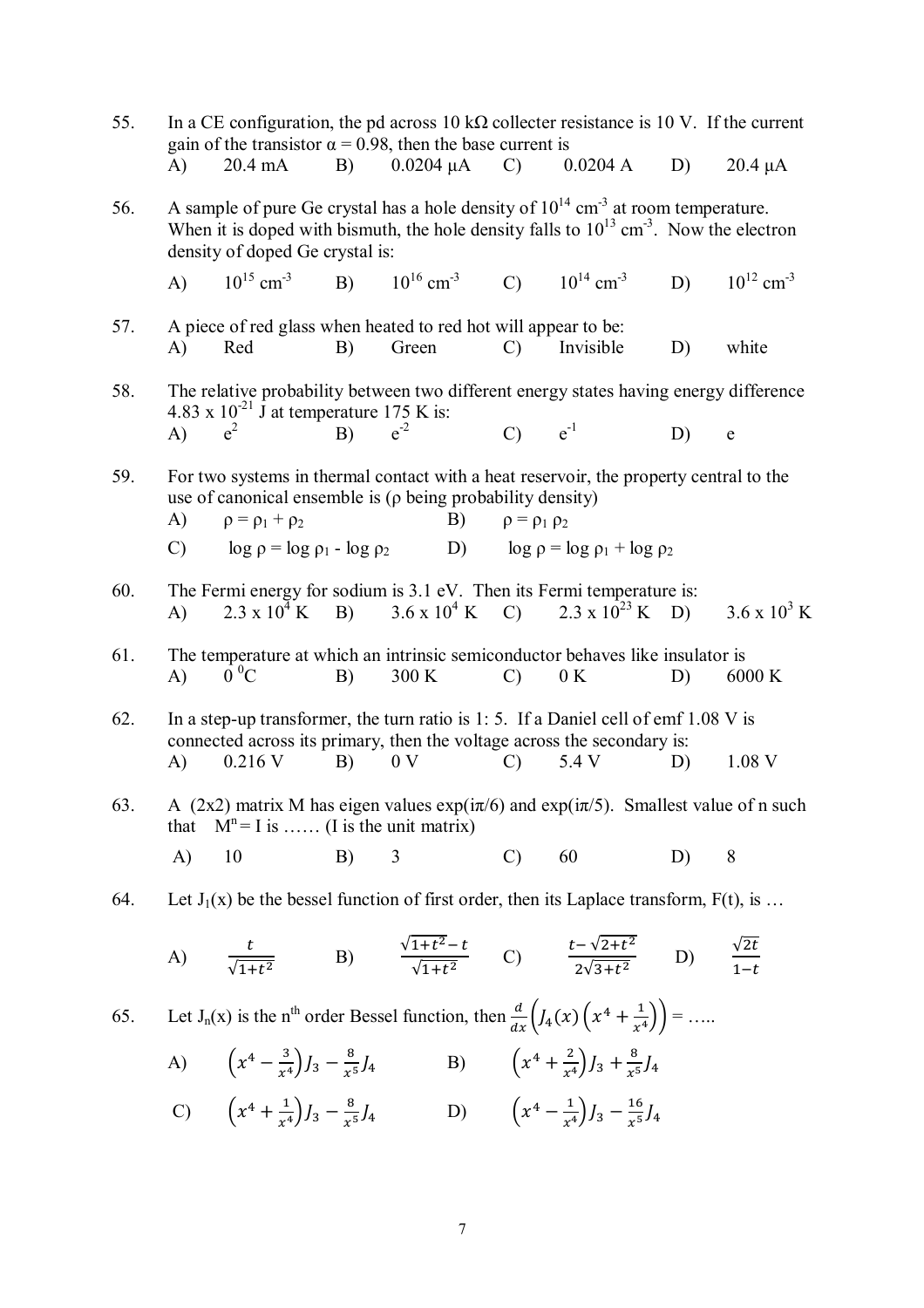66. Orthogonality of Laguerre functions is given by, 
$$
\int_{0}^{\infty} f(x)L_{m}(x)L_{n}(x)dx = k
$$
. Here,  
\nA)  $f(x) = x^{2}$  and  $k = n! \delta_{mn}$  B)  $f(x) = \exp(-x^{2})$  and  $k = n! \delta_{mn}$   
\nC)  $f(x) = \exp(-x)$  and  $k = \delta_{mn}$  D)  $f(x) = \exp(-x)$  and  $k = n! \delta_{mn}$   
\n67. Let  $H_{n}(x)$  be the n<sup>th</sup> order Hermite function, then  $H_{0}(x) = 0$  if  
\nA)  $x \rightarrow \pm \infty$  B)  $x = 1, 2, 3, \dots$  C)  $x = 0$  D)  $x = \pi, 2\pi, 3\pi, \dots$   
\n68. Let  $M = \begin{pmatrix} 2 & -0.1 \\ 0 & 3 \end{pmatrix}$  and  $M^{-1} = \begin{pmatrix} \frac{1}{2} & a \\ 0 & b \end{pmatrix}$  then  $a + b = \dots$   
\nA)  $\frac{1}{6}$  B)  $\frac{7}{20}$  C)  $\frac{2}{13}$  D)  $\frac{3}{14}$   
\n69. Let  $X \begin{bmatrix} 1 \\ -1 \end{bmatrix} = -\begin{bmatrix} 1 \\ -1 \end{bmatrix}$  and  $X \begin{bmatrix} 1 \\ -2 \end{bmatrix} = -2 \begin{bmatrix} 1 \\ -2 \end{bmatrix}$  then X is given by:  
\nA)  $\begin{bmatrix} 0 & -2 \\ 1 & -3 \end{bmatrix}$  B)  $\begin{bmatrix} 1 & -1 \\ 1 & 3 \end{bmatrix}$  C)  $\begin{bmatrix} -3 & -2 \\ -1 & 4 \end{bmatrix}$  D)  $\begin{bmatrix} 0 & 1 \\ -2 & -3 \end{bmatrix}$   
\n70.  $f(x) = \begin{cases} 1 + \frac{2x}{\pi}; \quad -\pi \le x \le 0 \\ 1 - \frac{2x}{\pi}; \quad 0 \le x \le \pi$   
\nThen Fourier series of  $f(x)$  is given by:  
\nA)  $\sum_{n=1}^{\infty} \left( \frac{4}{$ 

71. Modulus of complex number 
$$
(3 + 4i)
$$
 will be:  
A) 10 B) 25 C) 9 D) 5

D)  $\sum_{n=0}^{\infty} \left( \frac{2}{n^2} \right)$ 

 $\sum_{n=0}^{\infty} \left( \frac{2}{\pi^2 n^2} \right) \cos nx$ 

72. Let Z and W are two complex numbers, then:  
\nA) 
$$
|Z - W| = |Z| - |W|
$$
  
\nB)  $|Z + W| = |Z| + |W|$   
\nC)  $|Z + W| \ge |Z| + |W|$   
\nD)  $|Z - W| \ge |Z| - |W|$ 

73. Given  $\rho(x) = Ae^{-|x|} - Be^{-2|x|}$  is a probability density function for a continuous and real random variable x which is defined over the X-axis. A and B are positive real numbers. Then:

A) 
$$
A+B=2/3
$$
 B)  $2A-B=1$  C)  $A+B=1$  D)  $A-B=1/5$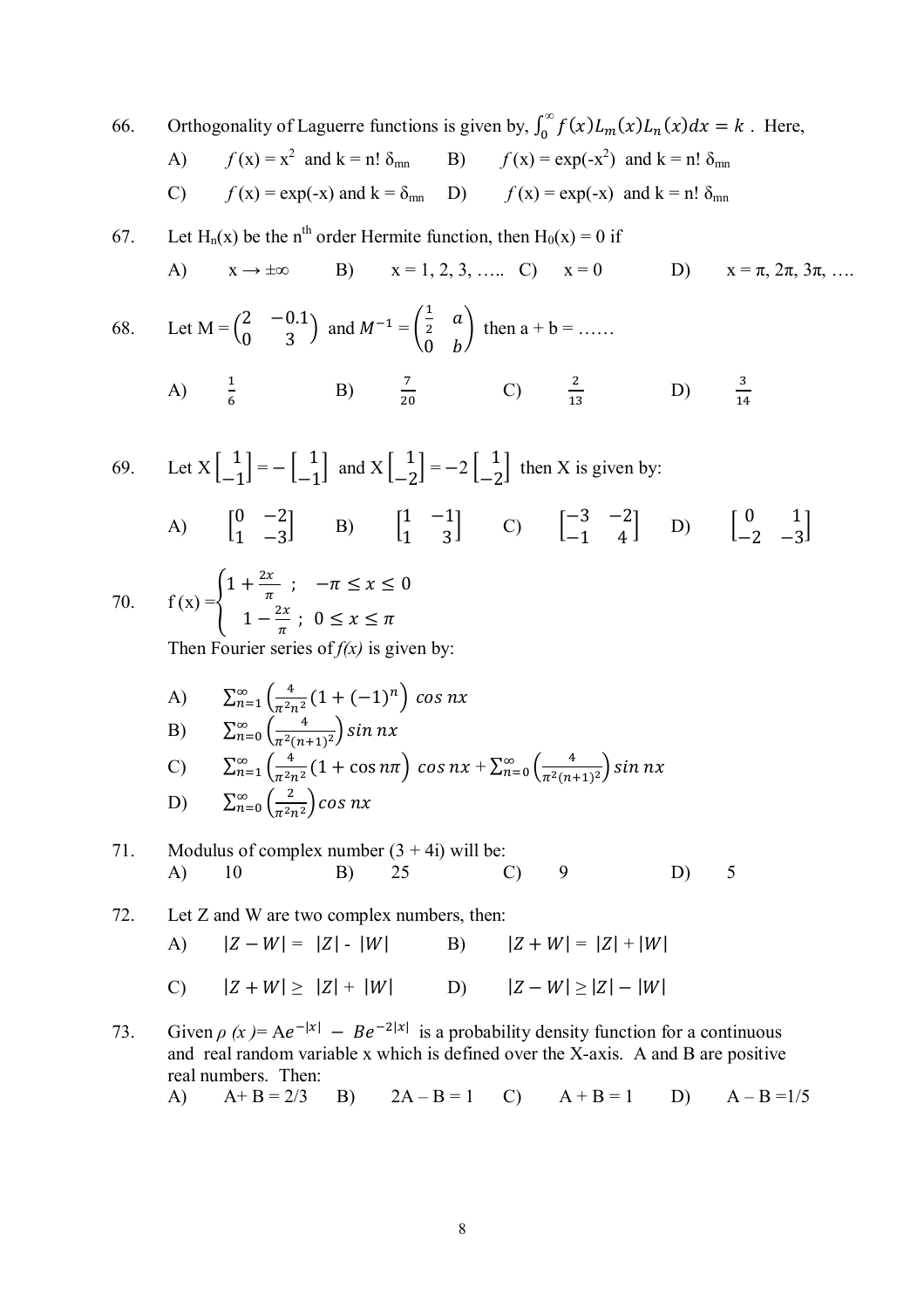74. Standard deviation of a random variable which is uniformly distributed between 0 and 1 is

A) 
$$
\frac{1}{\sqrt{15}}
$$
 B)  $\frac{1}{\sqrt{2}}$  C)  $\frac{1}{\sqrt{12}}$  D)  $\frac{1}{2}$ 

75. When a static potential V is applied across the Josephson junction the frequency of ac produced across the junction is A) 2eV/h B) eV/h C) 3eV/h D) 4eV/h

76. For a three dimensional isotropic harmonic oscillator, the degree of degeneracy is:  $\bf{A}$  $\frac{1}{2}(n+1)(n+2)$  B) n  $\overline{C}$  $n^2$ D)  $\frac{1}{2}(2n+1)$ 

77. The expectation value of momentum p can be represented as:

A) 
$$
\int \varphi(\frac{\hbar}{i}\nabla)\varphi^* d\tau
$$
 B  $\int \varphi^*(\frac{\hbar}{i}\nabla)\varphi d\tau$   
\nC)  $\int (\frac{\hbar}{i}\nabla)\varphi^* \varphi d\tau$  D)  $\int \varphi^* \varphi^*(\frac{\hbar}{i}\nabla) d\tau$ 

78. The wave function of a certain particle is represented by  $\varphi = A \cos^2 x$  for the limit  $X = \frac{-\pi}{2}$  $\frac{\pi}{2}$  to  $\frac{\pi}{2}$ . Now, the value of A using normalization condition is:

A) 
$$
\sqrt{\frac{2}{a}}
$$
 \tB)  $\sqrt{\frac{3}{2\pi}}$  \tC)  $\sqrt{\frac{8}{3\pi}}$  \tD)  $\sqrt{\frac{3\pi}{2}}$ 

79. If the components of arbitrary vectors  $\vec{A}$  and  $\vec{B}$  commute with those of Pauli's spin matrix  $\sigma$ , then the value of  $(\sigma \cdot \vec{A}) (\sigma \cdot \vec{B}) =$ ....

A) 
$$
\vec{A} \times \vec{B} + i \sigma (\vec{A} \cdot \vec{B})
$$
  
\nB)  $\vec{A} \cdot \vec{B} + i \sigma \cdot (\vec{A} \times \vec{B})$   
\nC)  $i \sigma \cdot (\vec{A} \times \vec{B})$   
\nD)  $i \sigma (\vec{A} \cdot \vec{B})$ 

80. For the raising and lowering operators,  $J_+$  an J., of general angular momentum J, the product J+J- equals: A)  $J^2 - J_x^2$  $J^2 + J_z^2 + hJ_x$  (B))  $J^2 + J_z^2 + hJ_z$ 

C) 
$$
J^2 - J_y^2 + \hbar J_y
$$
 D)  $J^2 - J_z^2 + \hbar J_z$ 

81. The ratio of the kinetic energy of an electron to that of a proton if their wavelengths are equal is:

A) 
$$
\frac{1}{1836}
$$
 B) 1836 C) 42.8 D) 1

82. One mole of an ideal gas undergoes adiabatic expansion from state  $P_1$ ,  $V_1$ ,  $T_1$  to state  $P_2$ ,  $V_2$ ,  $T_2$ . Now, the work done by the system is

A) 
$$
RT_1 \ln(V_2/V_1)
$$
 B)  $\frac{R}{\gamma} (T_1 - T_2)$ 

$$
C) \qquad RT_2 \ln(V_2/V_1) \qquad \qquad D) \qquad C_v(T_1 - T_2)
$$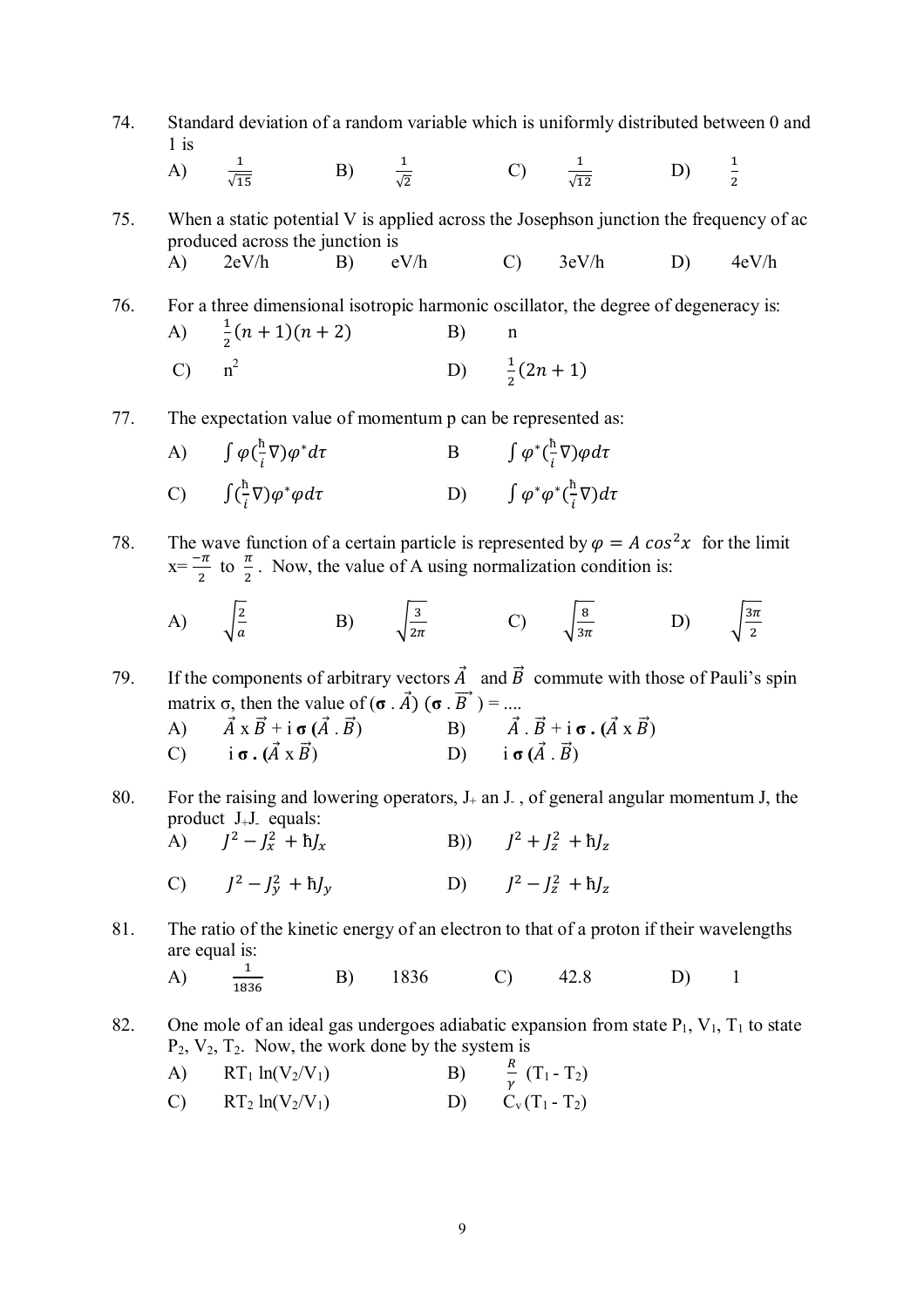- 83. 1 kg of ice melts at  $0<sup>0</sup>C$  into water at the same temperature. The entropy change during this process is (Given Latent heat of fusion of water  $= 80 \text{ cal/g}$ ) -------. A) 293 cal/K B) 0 C) 0.293 cal/K D) infinity
- 84. The expression for free energy F in terms of canonical partition function Z is: A)  $F = kT \frac{\partial (lnZ)}{\partial T}$  $\frac{\partial (ln Z)}{\partial T}$  B)  $F = kT^2 \frac{\partial (ln Z)}{\partial V}$ C)  $F = -kT lnZ$  D)  $F = -\frac{\partial(lnz)}{\partial z}$  $\partial Z$
- 85. A system containing 8 distinguishable spin ½ particles is placed in a magnetic field of strength B. If the system possesses energy  $2\mu_B B$ , then the numbers of distinct possible configurations are A) 16 B) 64 C) 128 D) 256
- 86. The melting point of substances, which contracts on melting, decreases with.....
	- A) decrease of pressure B) increase of pressure
	- C) decrease of temperature D) increase of temperature
- 87. For an isotropic medium of volume V, the total number of stationary wave modes of vibration lying in the frequency range between  $\nu$  and  $\nu + d \nu$  is .....(velocity of longitudinal and transverse waves being  $v_1$  and  $v_1$ )
	- A)  $4\pi V(\frac{1}{\nu})$  $rac{1}{v_l^3} + \frac{2}{v_t^3}$  $\frac{2}{V_t^3}$ )  $v^2$ dv B)  $2\pi V(\frac{2}{v^3})$  $rac{2}{v_i^3} + \frac{1}{v_i^3}$  $\frac{1}{V_t^3}$ )  $v^2 dv$

C) 
$$
4\pi V \left(\frac{2}{V_l^3} + \frac{2}{V_t^3}\right) v^{3/2} dv
$$
 D)  $2\pi V \left(\frac{1}{V_l^3} + \frac{2}{V_t^3}\right) v^{3/2} dv$ 

88. Value of integral  $\int_C \frac{\cos 2\pi z}{(2\pi - 1)(\pi - 1)}$  $\frac{3}{(2z-1)(z-3)}$  = .....where C is the closed curve given by  $|Z|=1$ 

- A)  $\pi$ i  $\frac{\pi i}{2}$  B)  $\frac{\pi i}{5}$  C)  $\frac{2\pi i}{5}$ ହ D)  $\pi i$
- 89. Directional derivative of  $\phi$  (x, y, z) =  $2x^2 + 3y^2 + z^2$  at (2,1, 3) along a vector  $\vec{f} = 8\hat{i} 6\hat{j}$ will be …… A) 5.7 B) 1.7 C) 3.1 D) 2.8
- 90. Which of the following is correct?
	- A) gluon-gluon interactions does not exist since they are vector bosons
	- B) electron and positron beams of sufficient energy can produce quark-anti quark pairs
	- C) Parity of photons is positive
	- $D$  $<sup>0</sup>$  is a (red - anti blue) color combination</sup>
- 91. Quark structure of meson singlet is:

A) 
$$
\frac{1}{\sqrt{3}}(u\bar{u} - d\bar{d})
$$
 B)  $\frac{1}{\sqrt{3}}(u\bar{u} + d\bar{d} - s\bar{s})$ 

$$
\text{C)} \qquad \frac{1}{\sqrt{3}}(u\bar{u} + d\bar{d} + s\bar{s}) \qquad \qquad \text{D)} \qquad \frac{1}{\sqrt{3}}(u\bar{u} - d\bar{d} - s\bar{s})
$$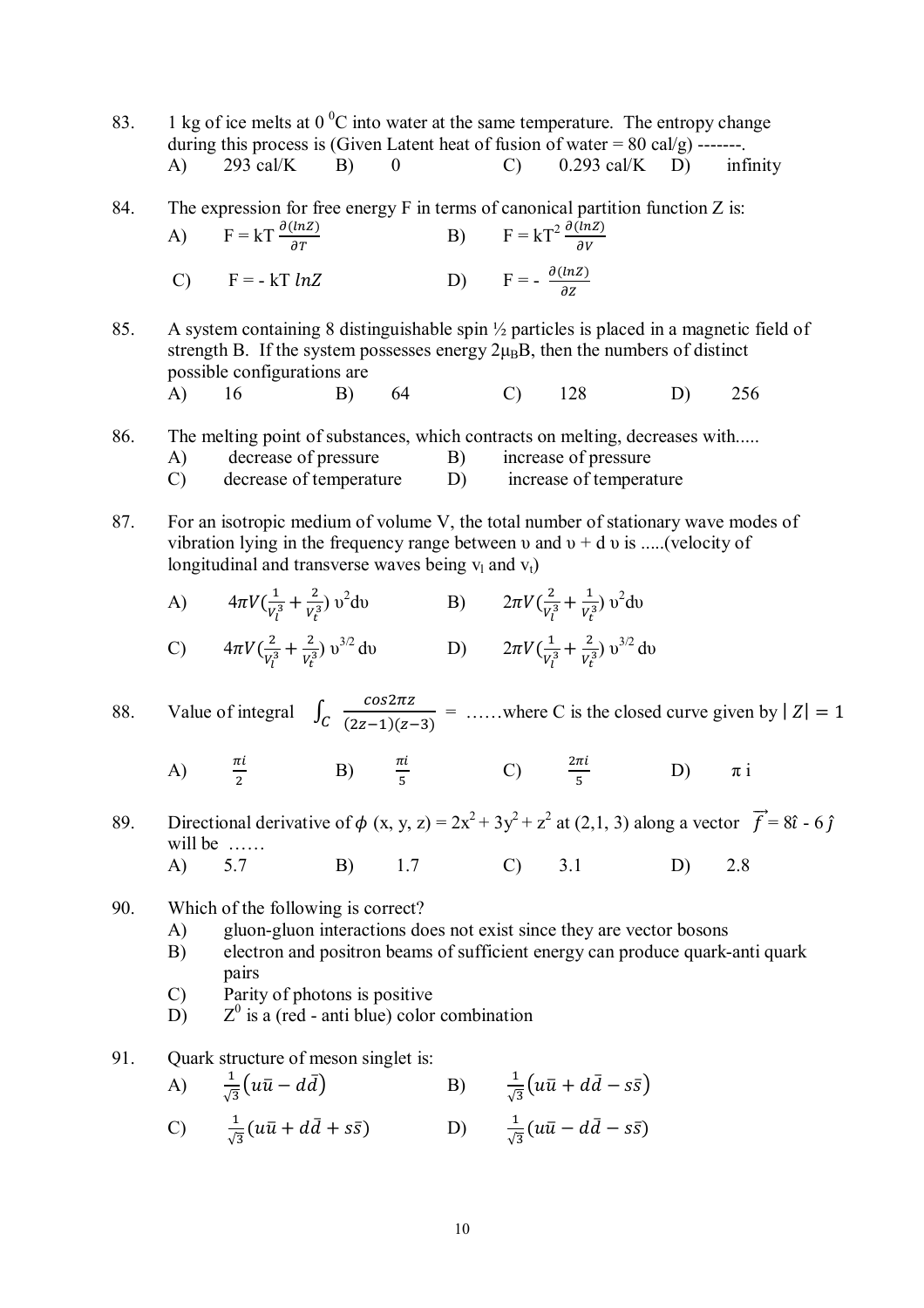| 92.  | In the decay $\sum^+ \rightarrow p + \gamma$ , forces involved are:<br>A) weak and electromagnetic B) weak only<br>C) electromagnetic and strong D) electromagnetic only                                                                   |                                                                                                                                                                          |    |                |  |               |                |    |                |
|------|--------------------------------------------------------------------------------------------------------------------------------------------------------------------------------------------------------------------------------------------|--------------------------------------------------------------------------------------------------------------------------------------------------------------------------|----|----------------|--|---------------|----------------|----|----------------|
| 93.  | will be $\dots$                                                                                                                                                                                                                            | Assume the reaction <sup>88</sup> A ( <sup>20</sup> X, <sup>12</sup> Y) <sup>88</sup> B has a Q value – 10 MeV. Threshold energy                                         |    |                |  |               |                |    |                |
|      |                                                                                                                                                                                                                                            | A) -27.8 MeV B) -10 MeV C) 12.5 MeV D) 10 MeV                                                                                                                            |    |                |  |               |                |    |                |
| 94.  | Ground state spin-parity of ${}^{53}_{24}Cr$ according to single particle shell model will be                                                                                                                                              |                                                                                                                                                                          |    |                |  |               |                |    |                |
|      |                                                                                                                                                                                                                                            | A) $\frac{1}{2}$ B) $\frac{7}{2}$ C) $\frac{5}{2}$ D) $\frac{3}{2}$                                                                                                      |    |                |  |               |                |    |                |
| 95.  | Let S, I, L represent total spin, isospin and orbital angular momentum quantum<br>numbers. For a deuteron, their values are:<br>A) $S = 0$ ; $L = 0, 2$ ; $I = 1$ B) $S = 1$ ; $L = 1$ ; $I = 1$                                           |                                                                                                                                                                          |    |                |  |               |                |    |                |
|      |                                                                                                                                                                                                                                            | C) $S = 0$ ; $L = 0$ , $2$ ; $I = 0$ $D$ $S = 1$ ; $L = 0$ , $2$ ; $I = 0$                                                                                               |    |                |  |               |                |    |                |
| 96.  | By liquid drop model, Coulomb energy difference between two mirror nuclei is 10<br>MeV. Let $Z_1$ and $Z_2$ be their atomic numbers $(Z_1 > Z_2)$ such that $Z_1^2 - Z_2^2 = 50$ .<br>Radius of nucleus with $Z_1$ will be nearly equal to |                                                                                                                                                                          |    |                |  |               |                |    |                |
|      |                                                                                                                                                                                                                                            | A) 1.34 fm B) 8.63 fm C) 4.32 fm D) 9.64 fm                                                                                                                              |    |                |  |               |                |    |                |
| 97.  |                                                                                                                                                                                                                                            | The ratio of rate of stimulated emission to that of spontaneous emission at 1000 K for<br>a radiation of wavelength 5000 Å is:                                           |    |                |  |               |                |    |                |
|      |                                                                                                                                                                                                                                            | A) $3.1x10^{-11}$ B) $3.1x10^{-13}$ C) $3.1x10^{-9}$ D) $3.1x10^{-8}$                                                                                                    |    |                |  |               |                |    |                |
| 98.  |                                                                                                                                                                                                                                            | A measurement of the Stark components (Stark effect) gives a method for the<br>accurate determination of:                                                                |    |                |  |               |                |    |                |
|      | (A)                                                                                                                                                                                                                                        | magnetic dipole moment B) electric dipole moment<br>C) magnetic energy levels D) Both A and B                                                                            |    |                |  |               |                |    |                |
| 99.  |                                                                                                                                                                                                                                            | What is the change in the rotational constant B when hydrogen is replaced by<br>deuterium in hydrogen molecule?                                                          |    |                |  |               |                |    |                |
|      | A)                                                                                                                                                                                                                                         | B                                                                                                                                                                        | B) | 2B             |  | $\mathcal{C}$ | B/2            | D) | 4B             |
| 100. | The time base of a CRO is developed by:<br>Sawtooth wave form<br>A)<br>B)<br>Square wave form<br>Sine wave form<br>$\mathcal{C}$<br>None of these<br>D)                                                                                    |                                                                                                                                                                          |    |                |  |               |                |    |                |
| 101. |                                                                                                                                                                                                                                            | The strength of magnetic field to give a precessional frequency of 100 MHz for $O17$<br>nucleus (given $g_N$ =0.757, $\mu_N$ =5.05x10 <sup>-27</sup> SI units and I=5/2) |    |                |  |               |                |    |                |
|      | A)                                                                                                                                                                                                                                         | 1.733                                                                                                                                                                    | B) | 17.33          |  | $\mathcal{C}$ | 0.173          | D) | 173.3          |
| 102. |                                                                                                                                                                                                                                            | The Bohr magneton associated with an electron is about ------ SI units.                                                                                                  |    |                |  |               |                |    |                |
|      | A)                                                                                                                                                                                                                                         | $9.2x10^{-24}$                                                                                                                                                           | B) | $9.2x10^{-21}$ |  | $\mathcal{C}$ | $9.2x10^{-18}$ | D) | $9.2x10^{-23}$ |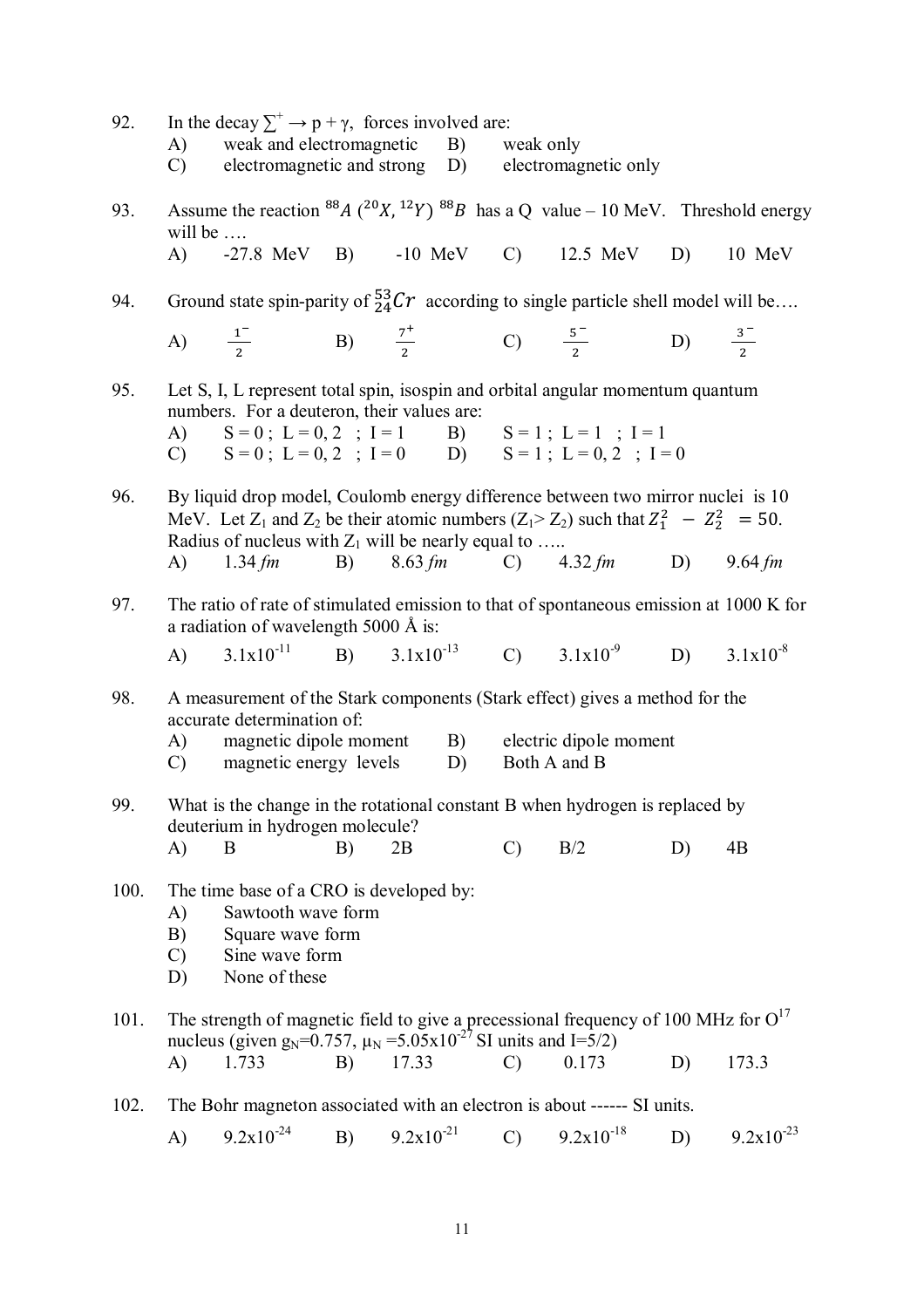| 103. | A)                                                                                                                                                                                                                                                   | In hydrogen spectrum the fine structure of $H_{\alpha}$ line have ----- components.<br>5                                                          | B) | 3        |          | $\mathcal{C}$ | 2                                                                                      | D) | $\overline{4}$ |
|------|------------------------------------------------------------------------------------------------------------------------------------------------------------------------------------------------------------------------------------------------------|---------------------------------------------------------------------------------------------------------------------------------------------------|----|----------|----------|---------------|----------------------------------------------------------------------------------------|----|----------------|
| 104. | In Zeeman effect on applying a magnetic field of about 3 T a single spectral line split                                                                                                                                                              |                                                                                                                                                   |    |          |          |               |                                                                                        |    |                |
|      | into:<br>$\mathbf{A}$                                                                                                                                                                                                                                | $\overline{2}$                                                                                                                                    | B) | 5        |          | $\mathcal{C}$ | 3                                                                                      | D) | $\overline{4}$ |
| 105. | A)<br>$\mathcal{C}$                                                                                                                                                                                                                                  | The reciprocal lattice of bcc lattice is:<br>bcc lattice<br>simple cubic lattice                                                                  |    |          | B)<br>D) | fcc lattice   | simple trigonal lattice                                                                |    |                |
| 106. | A)                                                                                                                                                                                                                                                   | The particle like entity which carries the unit of energy of the elastic field is<br>photon                                                       | B) | graviton |          | $\mathcal{C}$ | phonon                                                                                 | D) | gluon          |
| 107. | A)                                                                                                                                                                                                                                                   | The magnetic susceptibility of a superconducting state is about:<br>$\theta$                                                                      | B) | $+1$     |          | $\mathcal{C}$ | $-1$                                                                                   | D) | 300            |
| 108. | A)                                                                                                                                                                                                                                                   | Which of the following is paramagnetic?<br>copper                                                                                                 | B) | gold     |          | $\mathcal{C}$ | mercury                                                                                | D) | aluminium      |
| 109. | According to Dulong-Petit law the specific heat at constant volume at high<br>temperature varies with temperature as:<br>$T^2$<br>$T^3$<br>$\mathcal{C}$<br>D)<br>A)<br>T<br>constant<br>B)                                                          |                                                                                                                                                   |    |          |          |               |                                                                                        |    |                |
| 110. | According to free electron model, the electrical conductivity of a metal does not<br>depend on:<br>A)<br>number density of free electrons<br>B)<br>temperature<br>effective mass of free electrons<br>$\mathcal{C}$<br>length of the conductor<br>D) |                                                                                                                                                   |    |          |          |               |                                                                                        |    |                |
| 111. | Choose the correct statement for beta decay:<br>$\frac{7}{2}$ to $\frac{3^+}{2}$ is a first forbidden transition by Fermi selection rule<br>A)                                                                                                       |                                                                                                                                                   |    |          |          |               |                                                                                        |    |                |
|      | B)                                                                                                                                                                                                                                                   |                                                                                                                                                   |    |          |          |               | $\frac{1}{2}$ to $\frac{1}{2}$ is an allowed transition by Fermi selection rule        |    |                |
|      |                                                                                                                                                                                                                                                      | C) $\frac{5^+}{2}$ to $\frac{1^-}{2}$ is a first forbidden transition by Gamow-Teller selection rule                                              |    |          |          |               |                                                                                        |    |                |
|      | D)                                                                                                                                                                                                                                                   |                                                                                                                                                   |    |          |          |               | $\frac{5}{2}$ to $\frac{3}{2}$ is an allowed transition by Gamow-Teller selection rule |    |                |
| 112. | A)                                                                                                                                                                                                                                                   | Which of the following radiative $(\gamma)$ transitions in nuclear levels has multipolarity = 2<br>and non-zero parity change?<br>Electric dipole |    |          | B)       |               | Magnetic dipole                                                                        |    |                |
|      | $\mathcal{C}$                                                                                                                                                                                                                                        | Electric quadrupole                                                                                                                               |    |          | D)       |               | Magnetic quadrupole                                                                    |    |                |